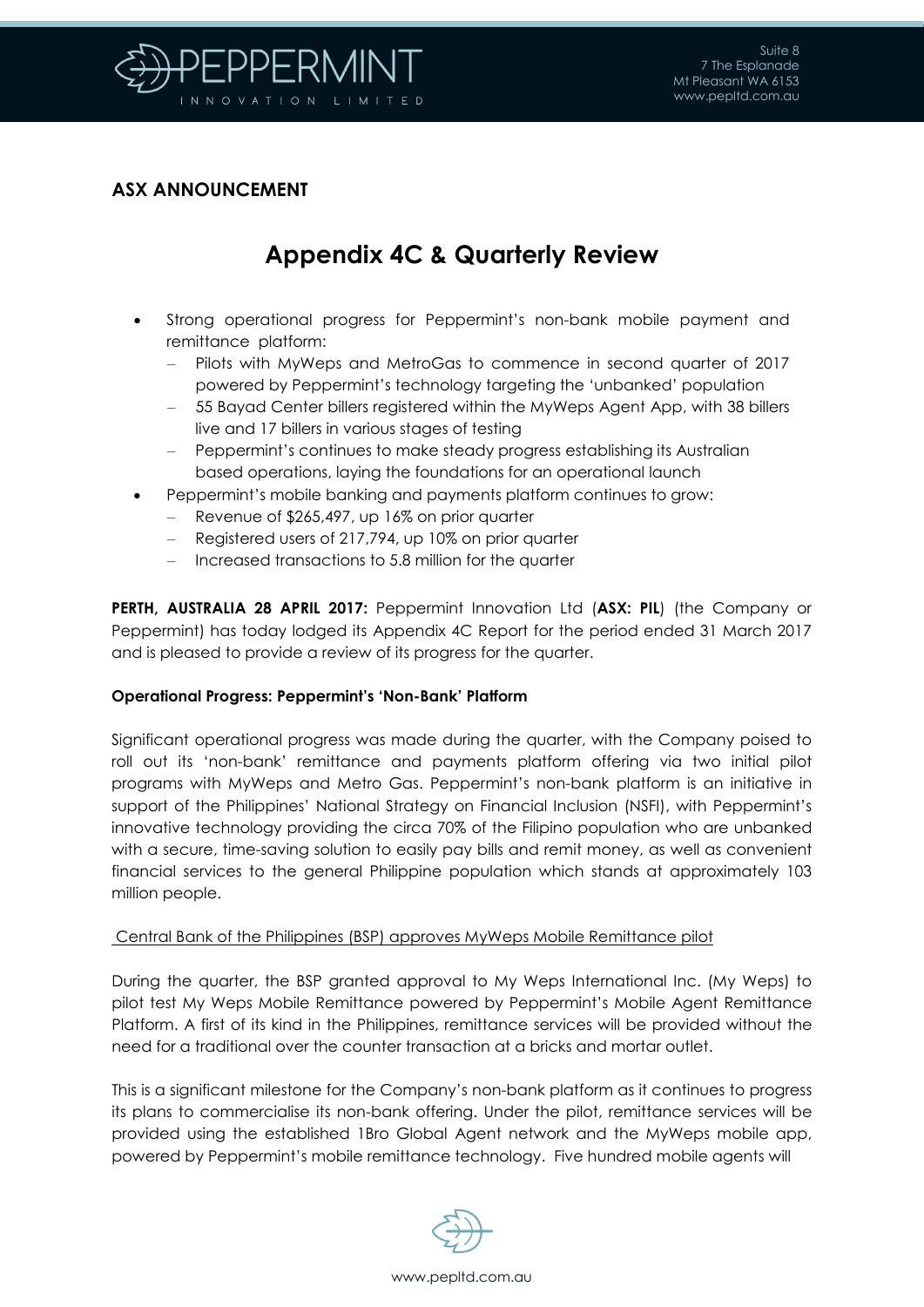

take part in the pilot, allowing Filipino customers to remit funds in a secure and convenient way, without the requirement to travel and queue at a remittance centre to do so.

The Company has been working closely with MyWeps and the BSP to assist 1Bro Global Agents to comply with appropriate security clearances and AMLA training as required by the BSP, with the pilot to commence once this agent accreditation process is complete.

The pilot is a significant milestone for Peppermint's 'non-bank' offering and management remains committed to ensuring the appropriate level of diligence and planning goes into ensuring its every success.

#### Distribution agreement signed with Metro Gas

During the quarter, the Company signed a distribution agreement with Metro Gas, a Filipino company which delivers LPG to over 60,000 customers via an established network of 50 delivery personnel who each average 15-20 deliveries, every day of the week.

Peppermint's mobile agent payments technology will be used by Metro Gas delivery personnel to offer its customers the option to pay household bills when taking an LPG delivery. The offering will provide customers' with front door bill payment convenience; a service normally offered at a bricks and mortar payments center, via Peppermint's secure bill payments platform. The Company has focused its efforts on integrating Peppermint's technology into Metro Gas' current mobile tablet based delivery platform and is now in the position to commence a pilot program.

#### Bayad Center Billers on-boarding continues to progress

Peppermint has now on-boarded 55 billing parties under its arrangement with the Bayad Center, allowing consumers to pay household bills via Peppermint's mobile bill payment platform. As at 31 March 2017, the total number of active billers was 38, with an additional 17 billers in varying stages of testing and progressing towards being operational on the platform. Once fully on-boarded, the Bayad Center partnership will allow customers to pay bills through MyWeps Agent App with up to 200 large service providers, including utilities, government services, telecommunications, cable TV and internet service providers.

#### Australian Business Unit (ABU) Rollout

Peppermint is making steady progress establishing its Australian based operations, achieving AUSTRAC registration and implementing appropriate AML/CTF programs during the quarter.

#### **Operational Progress: Peppermint's White Labelled Mobile Banking and Payments Platform**

#### Steady revenue growth supported by increased users and transaction volumes

During the quarter, Mobile Banking and Payments (MBS) platform transaction volumes continued to grow steadily, with 5.8 million transactions during the period. Registered users

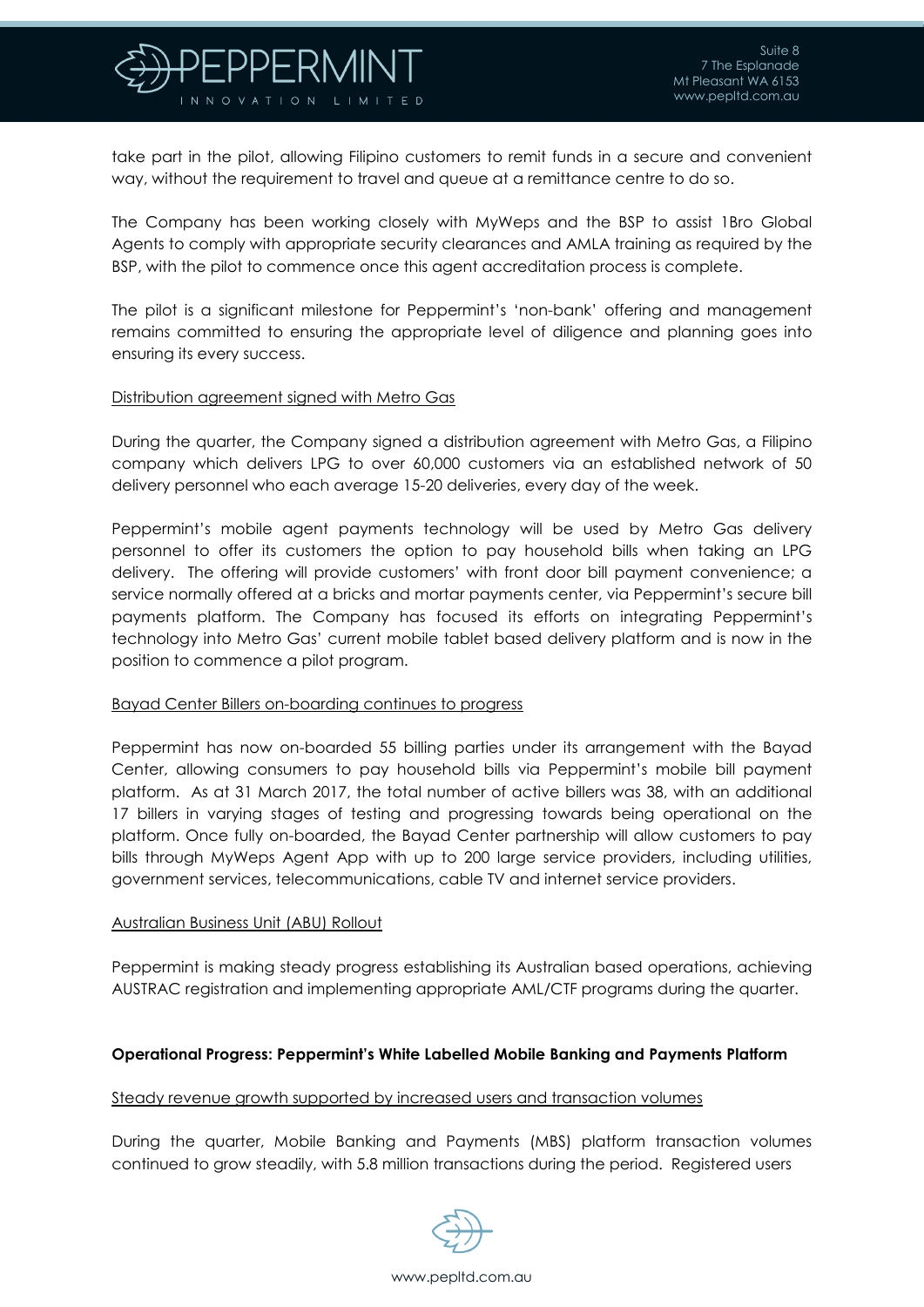

increased 10% on the prior quarter, with close to 218,000 users now using Peppermint's Mobile Banking & Payments (MBS) platform.



*Figure 1: Quarterly Peso revenue, transaction volumes and registered users for rolling 12 month period.*

#### UnionBank customer enrolment

As reported in our last quarterly, Peppermint is ready to commence batch registration of up to 2.5 million UnionBank customers to the UMobile App powered by Peppermint. Upon receiving this request from UnionBank, Peppermint worked with the Bank to gear up its operations to facilitate this significant increase in registered UMobile users. Unfortunately UnionBank's on boarding has been delayed and Peppermint is in discussions with UnionBank and is looking to resolve this issue while continuing to work with the Bank to assist with other matters.

#### **Financial Update**

During the quarter, the Company generated sales revenue of 10.1 million Philippine Pesos, up 19% on the prior quarter's revenue of 8.5 million Philippine Pesos. In AUD, total unaudited revenue for the quarter was AUD \$265,497 up on prior quarter revenue of AUD \$228,151.

Total operating cash inflows were \$248,000, for the quarter, comprised of receipts from customers. Total operating cash outflows for the quarter of \$362,000, predominantly related to costs of sales and staff.

The Company had \$813,000 cash at bank as at 31 March 2017 and remains well positioned to continue to execute its operational and growth strategy.

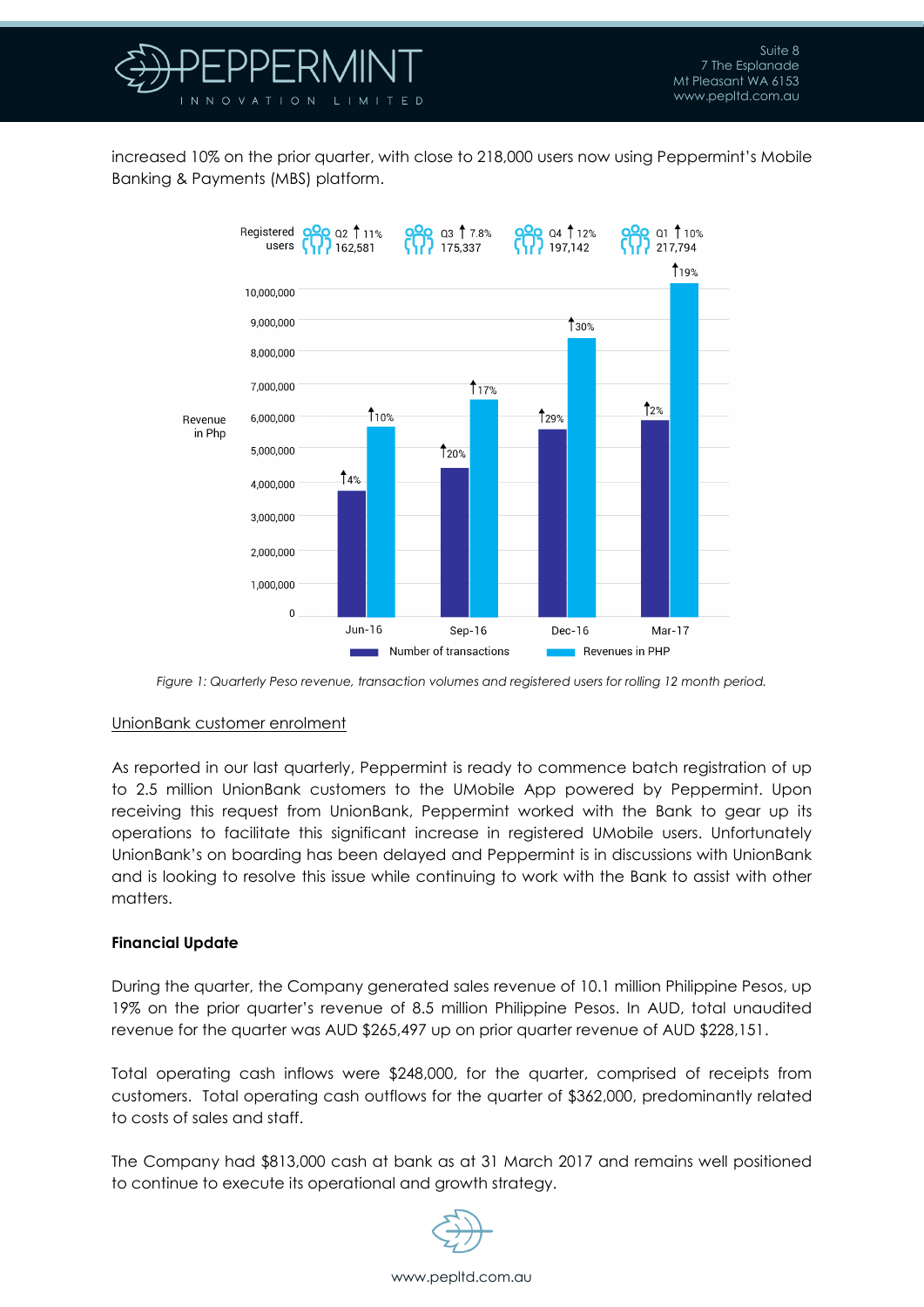

#### **Outlook**

The Peppermint team continues to work on bringing disruptive and ground-breaking technology to the Philippines and is making steady progress working alongside the BSP to deliver payments and remittance technology to the large unbanked population. Promoting financial inclusion in the Philippines remains a core focus of the management team, as it continues to work towards commercialising its non-bank technology platform.

Additionally, the outbound remittance corridor from Australia is a large and growing market, with more than one billion dollars sent from Australia to the Philippines in 2015 alone. Peppermint continues to focus on its Australian operations to enable commercial launch as soon as possible.

**Chris Kain, Managing Director comments:** "It's great we have now come to the point with our platform where we are dealing with the necessary logistics to offer our non-bank payment and remittance platform to the Filipino public. I expect the next 12 months will be an exciting time operationally for us and although we have continued to benefit from recurring revenues generated by our mobile banking and payments platform, the real potential of Peppermint's offering lies with our innovative non-bank payments and remittance solution where the opportunity for future growth and revenues is enormous."

"This is a marathon, not a sprint, but the rewards at the end of the race are great. We are dedicating time and energy to ensure the correct processes and procedures are being put in place and building a platform that is a solution for the future that stands up to the highest regulatory requirements"

-Ends-

#### **For more information, please contact:**

Chris Kain Managing Director & CEO Peppermint Innovation [info@pepltd.com.au](mailto:info@pepltd.com.au)

Andrew Ramadge Media & Capital Partners +61 475 797 471 [Andrew.Ramadge@mcpartners.com.au](mailto:Andrew.Ramadge@mcpartners.com.au)

#### **About Peppermint Innovation Ltd**

Peppermint Innovation is an Australian company focused on the commercialisation and further development of the Peppermint Platform, a mobile banking, payments and remittance technology designed for banks, mobile money operators, money transfer and funds remittance companies, payment processors, retailers/merchants, credit card companies and microfinance institutions. Peppermint currently operates the Peppermint Platform in the Philippines.

Peppermint has a particular focus in the developing world (starting with the Philippines) and on providing an attractive tool to the unbanked population to access mobile banking and remit money to and from family and others through a system not tied to a particular bank or telephony company.

The Peppermint Platform is now being used by leading commercial banks in the Philippines.

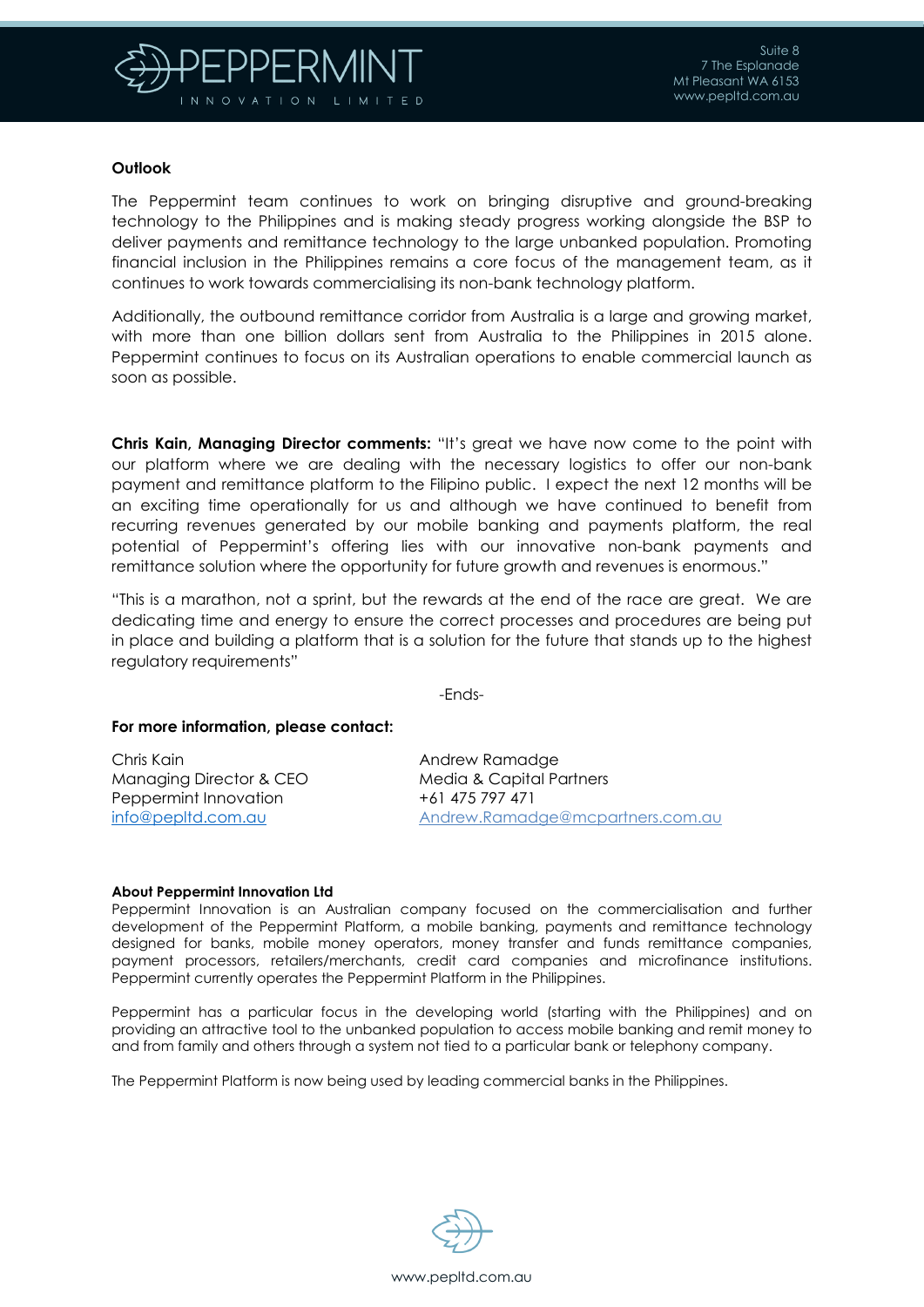*+Rule 4.7B*

# **Appendix 4C**

## **Quarterly report for entities subject to Listing Rule 4.7B**

Introduced 31/03/00 Amended 30/09/01, 24/10/05, 17/12/10, 01/09/16

### **Name of entity**

Peppermint Innovation Limited

56 125 931 964 31 March 2017

**ABN Quarter ended ("current quarter")**

|     | <b>Consolidated statement of cash flows</b>         | <b>Current quarter</b><br><b>\$A'000</b> | <b>Year to date</b><br>(9 months)<br>\$A'000 |
|-----|-----------------------------------------------------|------------------------------------------|----------------------------------------------|
| 1.  | <b>Cash flows from operating activities</b>         |                                          |                                              |
| 1.1 | Receipts from customers                             | 248                                      | 651                                          |
| 1.2 | Payments for                                        |                                          |                                              |
|     | research and development<br>(a)                     |                                          |                                              |
|     | product manufacturing and operating<br>(b)<br>costs | (226)                                    | (652)                                        |
|     | advertising and marketing<br>(c)                    | (25)                                     | (118)                                        |
|     | leased assets<br>(d)                                |                                          | (2)                                          |
|     | staff costs<br>(e)                                  | (298)                                    | (810)                                        |
|     | (f)<br>administration and corporate costs           | (62)                                     | (363)                                        |
| 1.3 | Dividends received (see note 3)                     |                                          |                                              |
| 1.4 | Interest received                                   |                                          |                                              |
| 1.5 | Interest and other costs of finance paid            |                                          | (1)                                          |
| 1.6 | Income taxes paid                                   |                                          |                                              |
| 1.7 | Government grants and tax incentives                |                                          |                                              |
| 1.8 | Other (provide details if material)                 |                                          |                                              |
| 1.9 | Net cash from / (used in) operating<br>activities   | (362)                                    | (1,288)                                      |

|    | Cash flows from investing activities |  |
|----|--------------------------------------|--|
| 21 | Payments to acquire:                 |  |
|    | property, plant and equipment<br>(a) |  |
|    | businesses (see item 10)<br>(b)      |  |
|    | investments<br>(C)                   |  |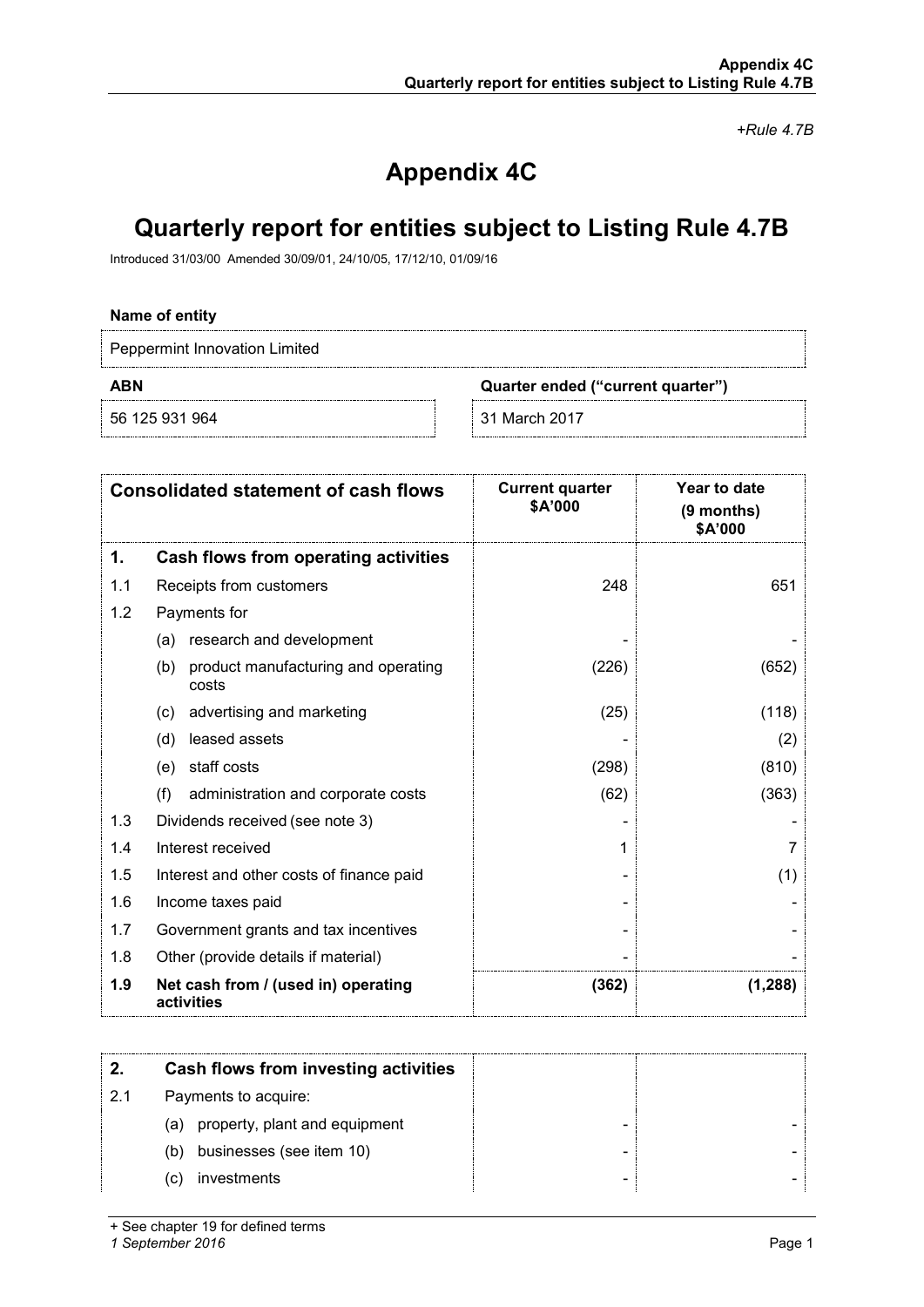| <b>Consolidated statement of cash flows</b> |                                                   | <b>Current quarter</b><br>\$A'000 | Year to date<br>$(9$ months)<br>\$A'000 |
|---------------------------------------------|---------------------------------------------------|-----------------------------------|-----------------------------------------|
|                                             | intellectual property<br>(d)                      |                                   |                                         |
|                                             | (e)<br>other non-current assets                   |                                   |                                         |
| 2.2                                         | Proceeds from disposal of:                        |                                   |                                         |
|                                             | property, plant and equipment<br>(a)              |                                   |                                         |
|                                             | businesses (see item 10)<br>(b)                   |                                   |                                         |
|                                             | investments<br>(c)                                |                                   |                                         |
|                                             | intellectual property<br>(d)                      |                                   |                                         |
|                                             | other non-current assets<br>(e)                   |                                   |                                         |
| 2.3                                         | Cash flows from loans to other entities           |                                   |                                         |
| 2.4                                         | Dividends received (see note 3)                   |                                   |                                         |
| 2.5                                         | Other (provide details if material)               |                                   |                                         |
| 2.6                                         | Net cash from / (used in) investing<br>activities |                                   |                                         |

| 3.   | Cash flows from financing activities                                           |     |
|------|--------------------------------------------------------------------------------|-----|
| 3.1  | Proceeds from issues of shares                                                 |     |
| 3.2  | Proceeds from issue of convertible notes                                       |     |
| 3.3  | Proceeds from exercise of share options                                        |     |
| 3.4  | Transaction costs related to issues of<br>shares, convertible notes or options | (6) |
| 3.5  | Proceeds from borrowings                                                       |     |
| 3.6  | Repayment of borrowings                                                        |     |
| 3.7  | Transaction costs related to loans and<br>borrowings                           |     |
| 3.8  | Dividends paid                                                                 |     |
| 3.9  | Other (provide details if material)                                            |     |
| 3.10 | Net cash from / (used in) financing<br>activities                              | (6) |

|     | Net increase / (decrease) in cash and<br>cash equivalents for the period |       |                               |
|-----|--------------------------------------------------------------------------|-------|-------------------------------|
| 4.1 | Cash and cash equivalents at beginning of<br>quarter/year to date        | 1.175 | 2,107                         |
| 4.2 | Net cash from / (used in) operating<br>activities (item 1.9 above)       | (362) | $^{\prime}$ 1.288 $^{\prime}$ |
| 4.3 | Net cash from / (used in) investing activities<br>item 2.6 above)        |       |                               |
| 4.4 | Net cash from / (used in) financing activities<br>(item 3.10 above)      |       | (6)                           |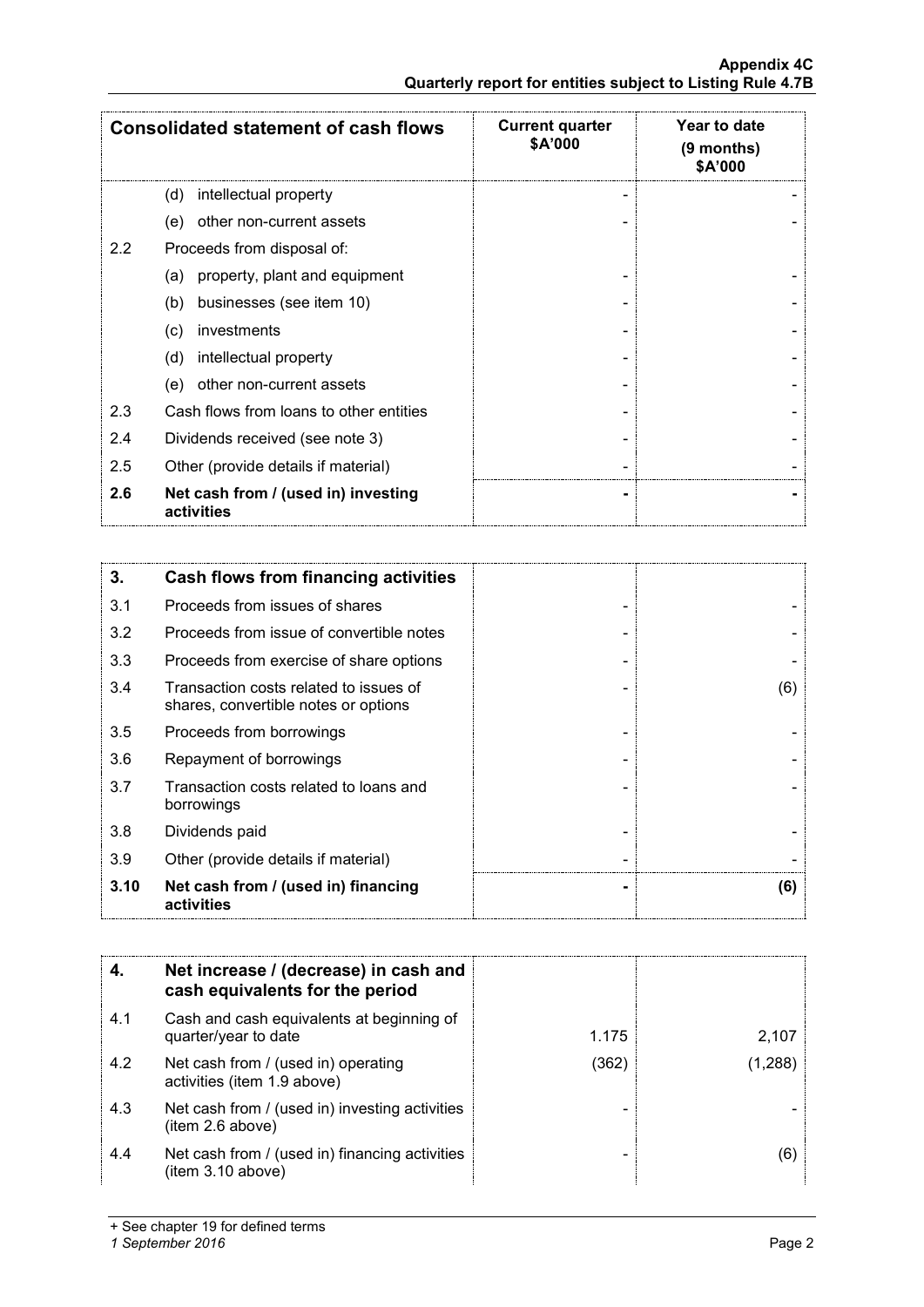n/a

| Consolidated statement of cash flows |                                                      | <b>Current quarter</b><br>\$A'000 | Year to date<br>(9 months)<br>\$A'000 |
|--------------------------------------|------------------------------------------------------|-----------------------------------|---------------------------------------|
| 4.5                                  | Effect of movement in exchange rates on<br>cash held |                                   |                                       |
| 46                                   | Cash and cash equivalents at end of<br>quarter       | 813                               |                                       |

| 5.  | Reconciliation of cash and cash<br>equivalents<br>at the end of the quarter (as shown in the<br>consolidated statement of cash flows) to the<br>related items in the accounts | <b>Current quarter</b><br>\$A'000 | <b>Previous quarter</b><br>\$A'000 |
|-----|-------------------------------------------------------------------------------------------------------------------------------------------------------------------------------|-----------------------------------|------------------------------------|
| 51  | Bank balances                                                                                                                                                                 | 54                                | 78                                 |
| 5.2 | Call deposits                                                                                                                                                                 | 754                               | 1.092                              |
| 5.3 | <b>Bank overdrafts</b>                                                                                                                                                        |                                   |                                    |
| 5.4 | Other (provide details)                                                                                                                                                       | 5                                 |                                    |
| 5.5 | Cash and cash equivalents at end of<br>quarter (should equal item 4.6 above)                                                                                                  | 813                               |                                    |

### **6. Payments to directors of the entity and their associates Current Guarter**

- 6.1 Aggregate amount of payments to these parties included in item 1.2 | Aggregate amount of payments to these parties included in item 1.2
- 6.2 Aggregate amount of cash flow from loans to these parties included in item 2.3
- 6.3 Include below any explanation necessary to understand the transactions included in items 6.1 and 6.2

Director's fees, executive remuneration and consulting fees.

| 7. | Payments to related entities of the entity and their |
|----|------------------------------------------------------|
|    | associates                                           |

- 7.1 Aggregate amount of payments to these parties included in item 1.2
- 7.2 Aggregate amount of cash flow from loans to these parties included in item 2.3
- 7.3 Include below any explanation necessary to understand the transactions included in items 7.1 and 7.2

|                                  | 1,175 |  |
|----------------------------------|-------|--|
|                                  |       |  |
| urrent quarter<br><b>\$A'000</b> |       |  |

-

| <b>Current quarter</b><br>\$A'000 |  |
|-----------------------------------|--|
|                                   |  |
|                                   |  |
|                                   |  |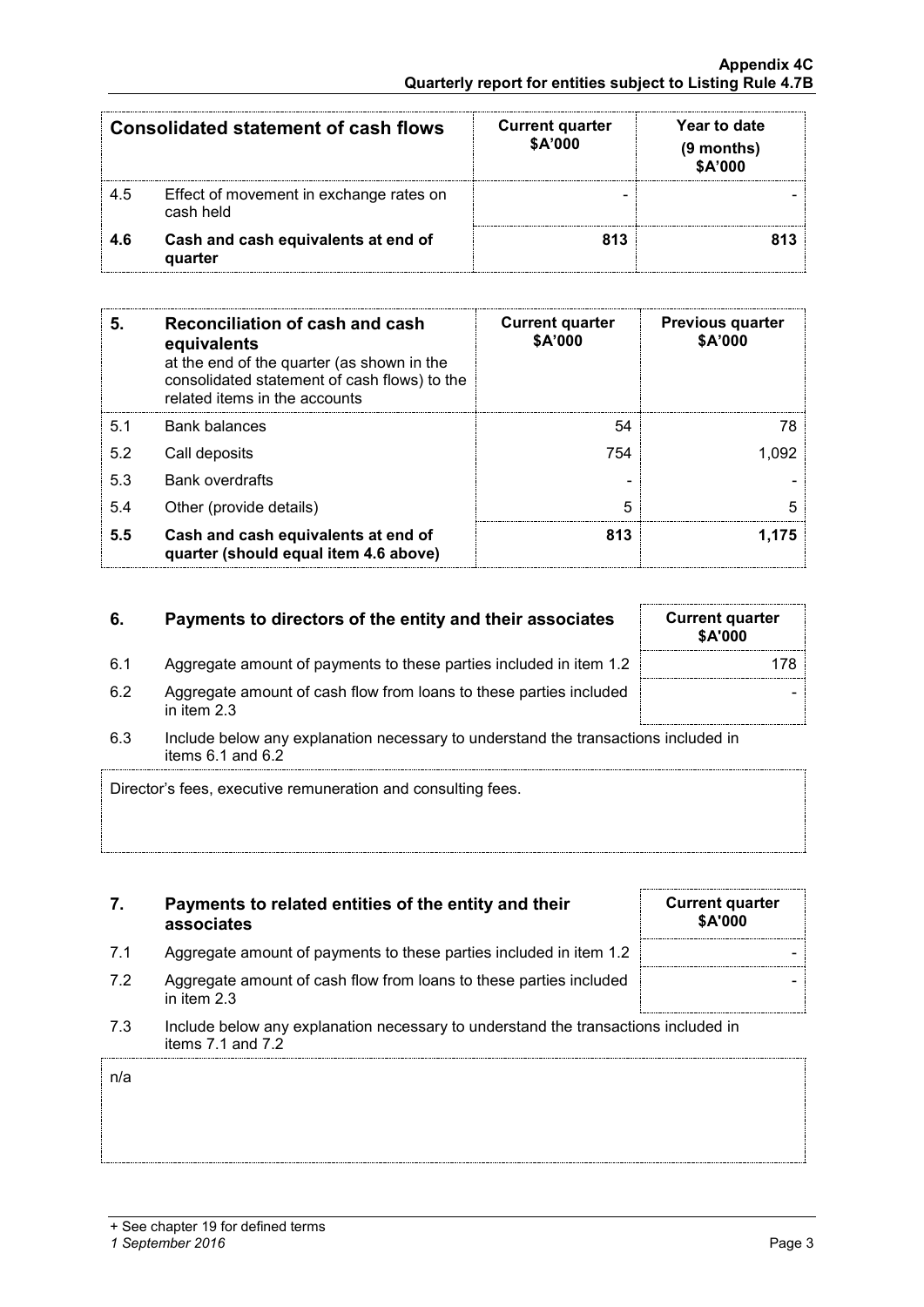| <b>Financing facilities available</b><br>8. |                               |
|---------------------------------------------|-------------------------------|
|                                             | Add notes as necessary for an |
|                                             | understanding of the position |

- 8.1 Loan facilities
- 8.2 Credit standby arrangements
- 8.3 Other (please specify)

| <b>Total facility amount</b><br>at quarter end<br>\$A'000 | Amount drawn at<br>quarter end<br>\$A'000 |
|-----------------------------------------------------------|-------------------------------------------|
|                                                           |                                           |
|                                                           |                                           |
|                                                           |                                           |

8.4 Include below a description of each facility above, including the lender, interest rate and whether it is secured or unsecured. If any additional facilities have been entered into or are proposed to be entered into after quarter end, include details of those facilities as well.

n/a

| 9.  | <b>Estimated cash outflows for next quarter</b> | \$A'000 |
|-----|-------------------------------------------------|---------|
| 9.1 | Research and development                        |         |
| 9.2 | Product manufacturing and operating costs       | 253     |
| 9.3 | Advertising and marketing                       | 45      |
| 9.4 | Leased assets                                   |         |
| 9.5 | Staff costs                                     | 264     |
| 9.6 | Administration and corporate costs              | 32      |
| 9.7 | Other (provide details if material)             |         |
| 9.8 | Total estimated cash outflows                   |         |

|      | Acquisitions and disposals of<br>business entities<br>(items $2.1(b)$ and $2.2(b)$ above) | <b>Acquisitions</b> | <b>Disposals</b> |
|------|-------------------------------------------------------------------------------------------|---------------------|------------------|
| 10.1 | Name of entity                                                                            |                     |                  |
| 10.2 | Place of incorporation or<br>registration                                                 |                     |                  |
| 10.3 | Consideration for acquisition or<br>disposal                                              |                     |                  |
| 10.4 | Total net assets                                                                          |                     |                  |
| 10 5 | Nature of business                                                                        |                     |                  |